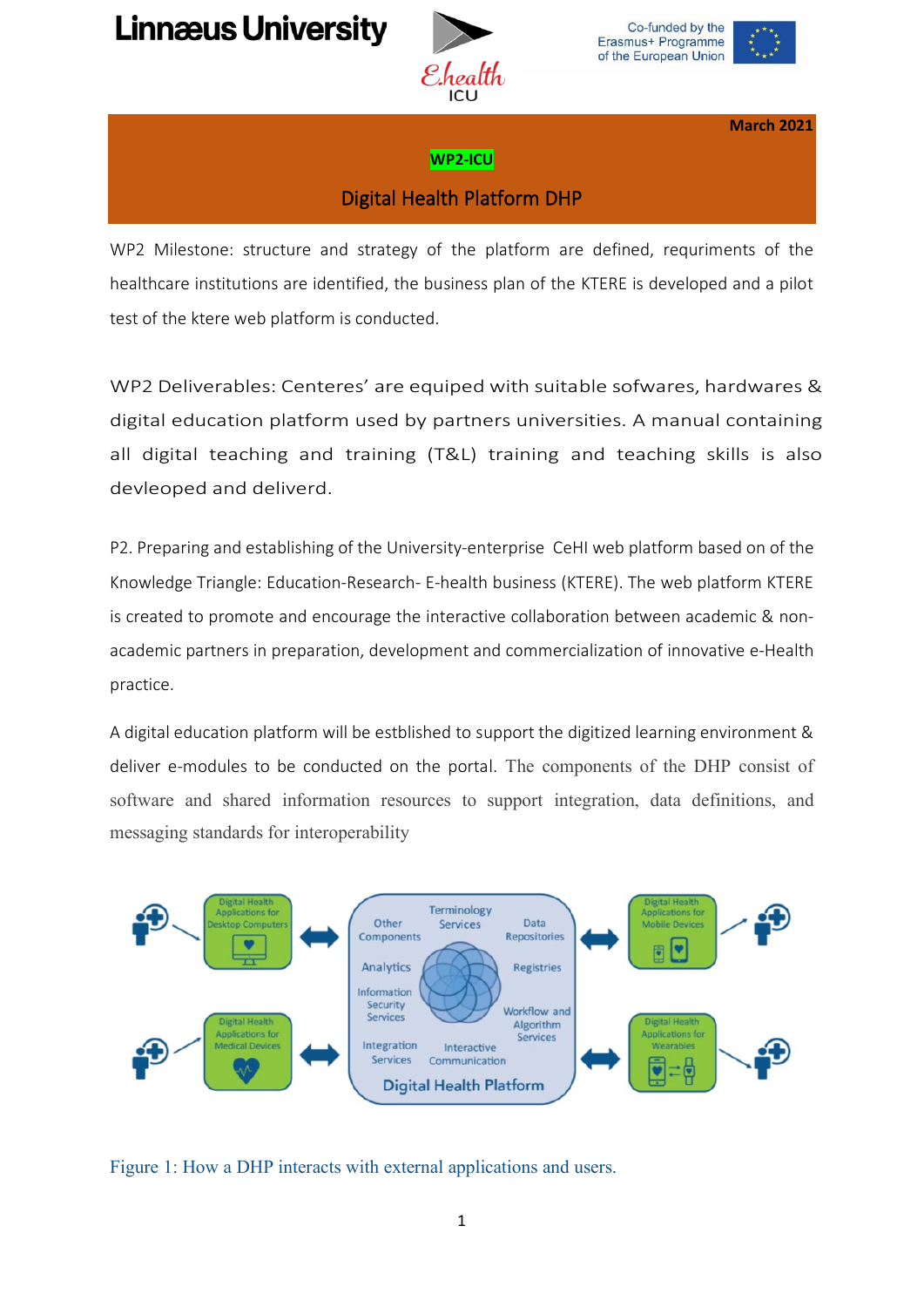The integration of this platform with the other external relevant networks to achieve synergetic effects ( added values which could be achieved as a result of pooling the intellectual academic & scientific skills and the professional experience of the practical know-how of the healthcare staff at different healthcare sittings and enterprises) in the development of a comprehensive system of inter-regional and international cooperation.

The external digital health applications can be software programs, digital tools, or information systems such as EHRs, supply chain systems, insurance systems, and patient-engagement apps.

By supporting interoperability, the underlying infostructure ties different components and external applications together into a streamlined and cohesive whole.

The DHP allows one digital health application or system to work with other applications and systems, helping these software share health information and data about patients, health workers, health systems, and even commodities and equipment, such as medical devices and pharmaceuticals. As a result, other clinic departments, such as radiology or the laboratory, gain access to patient data that may have previously been available only at the admitting desk. Moreover, relevant patient or health commodity information can be shared with health system entities outside the clinic and throughout the organization served by the DHP, including regulators, pharmacies, insurers and funders, suppliers, referral clinics, and health ministries.

The services provided by CeHI include administrative, research, consulting, training and technical supporting of e-health activities (with the help of Web platform KTERE service). The services provided in details are:

•application compatibility between different types of devices and operating systems;

•data synchronization and updating;

•ensure the smooth and safe access to the data.

Web platform KTERE services also includes :

•corporate e-mail, newsletters;

•instant messaging service and forum;

•calendar-planner;

•online training sessions and presentations, distribution and storage;

•projects share and joint collaboration on projects;

•creating of documents, presentations, spreadsheets under a common standard.

2